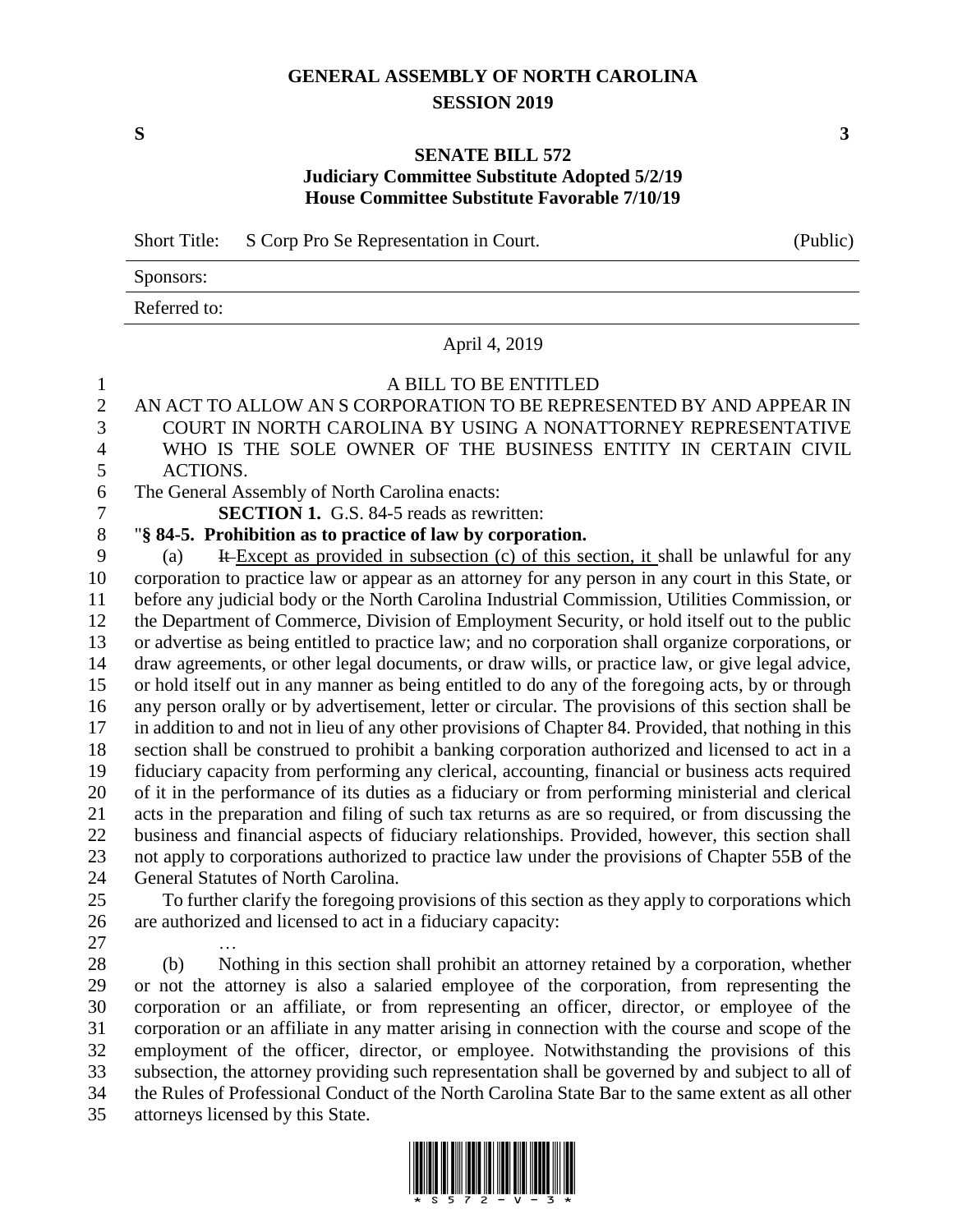|                |                                                                                                                                                                                              |     | <b>General Assembly Of North Carolina</b>                                                             | <b>Session 2019</b> |  |  |  |
|----------------|----------------------------------------------------------------------------------------------------------------------------------------------------------------------------------------------|-----|-------------------------------------------------------------------------------------------------------|---------------------|--|--|--|
| 1              | (c)                                                                                                                                                                                          |     | S Corporations as defined in G.S. 105-131 may be represented by and appear in court                   |                     |  |  |  |
| $\sqrt{2}$     |                                                                                                                                                                                              |     | in this State using a nonattorney representative who is the sole owner of the business entity if the  |                     |  |  |  |
| 3              |                                                                                                                                                                                              |     | owner files an affidavit with the court providing that the owner's interest in the business entity is |                     |  |  |  |
| $\overline{4}$ |                                                                                                                                                                                              |     | one hundred percent (100%). This subsection applies only to the trial of civil actions in which       |                     |  |  |  |
| $\mathfrak s$  |                                                                                                                                                                                              |     | the amount in controversy is twenty-five thousand dollars (\$25,000) or less. For purposes of         |                     |  |  |  |
| 6              |                                                                                                                                                                                              |     | determining the amount in controversy, the rules in G.S. 7A-243 shall apply."                         |                     |  |  |  |
| $\overline{7}$ |                                                                                                                                                                                              |     | <b>SECTION 2.</b> G.S. 84-2.1(b) reads as rewritten:                                                  |                     |  |  |  |
| $8\,$          | " $(b)$                                                                                                                                                                                      |     | The phrase "practice law" does not encompass:                                                         |                     |  |  |  |
| 9              |                                                                                                                                                                                              | (1) | The drafting or writing of memoranda of understanding or other mediation                              |                     |  |  |  |
| 10             |                                                                                                                                                                                              |     | summaries by mediators at community mediation centers authorized by                                   |                     |  |  |  |
| 11             |                                                                                                                                                                                              |     | G.S. 7A-38.5 or by mediators of employment-related matters for The                                    |                     |  |  |  |
| 12             |                                                                                                                                                                                              |     | University of North Carolina or a constituent institution, or for an agency,                          |                     |  |  |  |
| 13             |                                                                                                                                                                                              |     | commission, or board of the State of North Carolina.                                                  |                     |  |  |  |
| 14             |                                                                                                                                                                                              | (2) | The selection or completion of a preprinted form by a real estate broker                              |                     |  |  |  |
| 15             |                                                                                                                                                                                              |     | licensed under Chapter 93A of the General Statutes, when the broker is acting                         |                     |  |  |  |
| 16             |                                                                                                                                                                                              |     | as an agent in a real estate transaction and in accordance with rules adopted                         |                     |  |  |  |
| 17             |                                                                                                                                                                                              |     | by the North Carolina Real Estate Commission, or the selection or completion                          |                     |  |  |  |
| 18             |                                                                                                                                                                                              |     | of a preprinted residential lease agreement by any person or Web site provider.                       |                     |  |  |  |
| 19             |                                                                                                                                                                                              |     | Nothing in this subdivision or in G.S. 84-2.2 shall be construed to permit any                        |                     |  |  |  |
| 20             |                                                                                                                                                                                              |     | person or Web site provider who is not licensed to practice law in accordance                         |                     |  |  |  |
| 21             |                                                                                                                                                                                              |     | with this Chapter to prepare for any third person any contract or deed                                |                     |  |  |  |
| 22             |                                                                                                                                                                                              |     | conveying any interest in real property, or to abstract or pass upon title to any                     |                     |  |  |  |
| 23             |                                                                                                                                                                                              |     | real property, which is located in this State.                                                        |                     |  |  |  |
| 24             |                                                                                                                                                                                              | (3) | The completion of or assisting a consumer in the completion of various                                |                     |  |  |  |
| 25             |                                                                                                                                                                                              |     | agreements, contracts, forms, and other documents related to the sale or lease                        |                     |  |  |  |
| 26             |                                                                                                                                                                                              |     | of a motor vehicle as defined in G.S. 20-286(10), or of products or services                          |                     |  |  |  |
| 27             |                                                                                                                                                                                              |     | ancillary or related to the sale or lease of a motor vehicle, by a motor vehicle                      |                     |  |  |  |
| 28             |                                                                                                                                                                                              |     | dealer licensed under Article 12 of Chapter 20 of the General Statutes.                               |                     |  |  |  |
| 29             |                                                                                                                                                                                              | (4) | The representation by or appearance in court by a nonattorney representative                          |                     |  |  |  |
| 30             |                                                                                                                                                                                              |     | who is the sole owner of an S Corporation as permitted by G.S. 84-5(c)."                              |                     |  |  |  |
| 31             |                                                                                                                                                                                              |     | <b>SECTION 3.</b> G.S. 84-4 reads as rewritten:                                                       |                     |  |  |  |
| 32             |                                                                                                                                                                                              |     | "§ 84-4. Persons other than members of State Bar prohibited from practicing law.                      |                     |  |  |  |
| 33             |                                                                                                                                                                                              |     | Except as otherwise permitted by law, it shall be unlawful for any person or association of           |                     |  |  |  |
| 34             |                                                                                                                                                                                              |     | persons, except active members of the Bar of the State of North Carolina admitted and licensed        |                     |  |  |  |
| 35             |                                                                                                                                                                                              |     | to practice as attorneys-at-law, to appear as attorney or counselor at law in any action or           |                     |  |  |  |
| 36             |                                                                                                                                                                                              |     | proceeding before any judicial body, including the North Carolina Industrial Commission, or the       |                     |  |  |  |
| 37             |                                                                                                                                                                                              |     | Utilities Commission; to maintain, conduct, or defend the same, except in his own behalf as a         |                     |  |  |  |
| 38             |                                                                                                                                                                                              |     | party thereto; or, by word, sign, letter, or advertisement, to hold out himself, or themselves, as    |                     |  |  |  |
| 39             | competent or qualified to give legal advice or counsel, or to prepare legal documents, or as being                                                                                           |     |                                                                                                       |                     |  |  |  |
| 40             | engaged in advising or counseling in law or acting as attorney or counselor-at-law, or in                                                                                                    |     |                                                                                                       |                     |  |  |  |
| 41             | furnishing the services of a lawyer or lawyers; and it shall be unlawful for any person or                                                                                                   |     |                                                                                                       |                     |  |  |  |
| 42             | association of persons except active members of the Bar, for or without a fee or consideration, to                                                                                           |     |                                                                                                       |                     |  |  |  |
| 43             | give legal advice or counsel, perform for or furnish to another legal services, or to prepare directly                                                                                       |     |                                                                                                       |                     |  |  |  |
| 44<br>45       | or through another for another person, firm or corporation, any will or testamentary disposition,                                                                                            |     |                                                                                                       |                     |  |  |  |
| 46             | or instrument of trust, or to organize corporations or prepare for another person, firm or<br>corporation, any other legal document. Provided, that nothing herein shall prohibit any person |     |                                                                                                       |                     |  |  |  |
| 47             | from drawing a will for another in an emergency wherein the imminence of death leaves                                                                                                        |     |                                                                                                       |                     |  |  |  |
| 48             | insufficient time to have the same drawn and its execution supervised by a licensed                                                                                                          |     |                                                                                                       |                     |  |  |  |
| 49             |                                                                                                                                                                                              |     | attorney-at-law. The provisions of this section shall be in addition to and not in lieu of any other  |                     |  |  |  |

 provisions of this Chapter. Provided, however, this section shall not apply to corporations 51 authorized to practice law under the provisions of Chapter 55B of the General Statutes of North